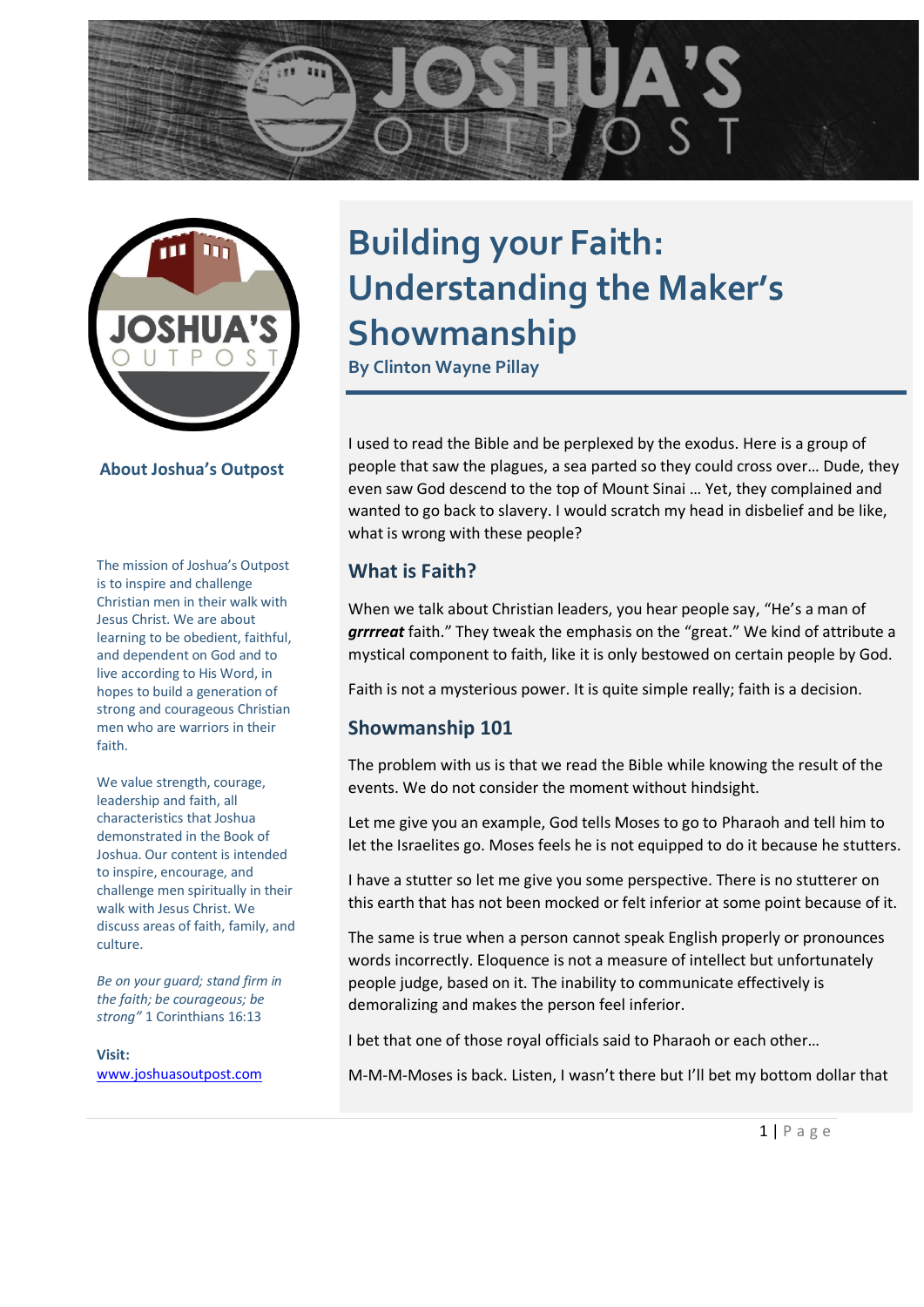



**About the Author**

Hi, I'm Clinton.

My goal is to emulate Jesus and follow his example but if all else fails, I'll be like David. A writer, a man after God's own heart and someone not to be trifled with.

I believe in discussing life in a candid (unfiltered), no holds barred manner that stimulates personal growth.

I spend my spare time creating content that is informative, entertaining and that will help others in their personal development.

The Hustle is a project that focuses on career and purpose. I also have a cooking vlog called Passing it on which is on Facebook and YouTube. In matters of faith, I contribute to this ministry.

**Follow on Instagram:** [Clinton.unfiltered](https://www.instagram.com/clinton.unfiltered/?hl=en)

someone cracked that joke.

God wanted Moses to go before Pharaoh and stutter. God wanted them to look down on Moses and not take him seriously. God knew that Pharaoh would totally disregard Moses. It was a set up.

Let us look at another aspect of the story, Exodus 4:1-5

*<sup>1</sup>Then Moses answered, "What if they do not believe me or listen to my voice? For they may say, 'The LORD has not appeared to you.'"*

*<sup>2</sup>And the LORD asked him, "What is that in your hand?"*

*"A staff," he replied.*

*3 "Throw it on the ground," said the LORD. So Moses threw it on the ground, and it became a snake, and he ran from it.*

*4 "Stretch out your hand and grab it by the tail," the LORD said to Moses, who reached*  out his hand and caught the snake, and it turned back into a staff in his hand. <sup>5</sup> "This is *so that they may believe that the LORD, the God of their fathers—the God of Abraham, the God of Isaac, and the God of Jacob—has appeared to you."*

God told Moses to show this to the Israelites (so they would believe) and Pharaoh knowing that Pharaoh's sorcerers would be able to transform their rods into serpents as well. That was the point! God was puffing up Pharaoh's sense of superiority. Pharaoh was going to get a beatdown of a lifetime from the one true God.

It's about showmanship. God knows how everything will play out and He is creating this compelling story that will mesmerize and inspire people. You need to calm down and trust God. He knows what He is doing. You may say you're not qualified, that's part of the plan. Your job is to go with it, you don't need to know the whole plot before jumping on board.

#### **Do you trust me?**

Through the events in Egypt, God was showing the Israelites who He is. Then afterwards, God kept on asking the question, "Do you trust me?"

God can make the whole journey smooth sailing, but he wants to know if you trust Him. So, God will allow you to feel a bit of pressure.

Think about it, they leave Egypt and get to the Red Sea. God could have parted the waters immediately but instead they had to wait and then realize that Pharaoh and his army were coming after them. They couldn't escape, they were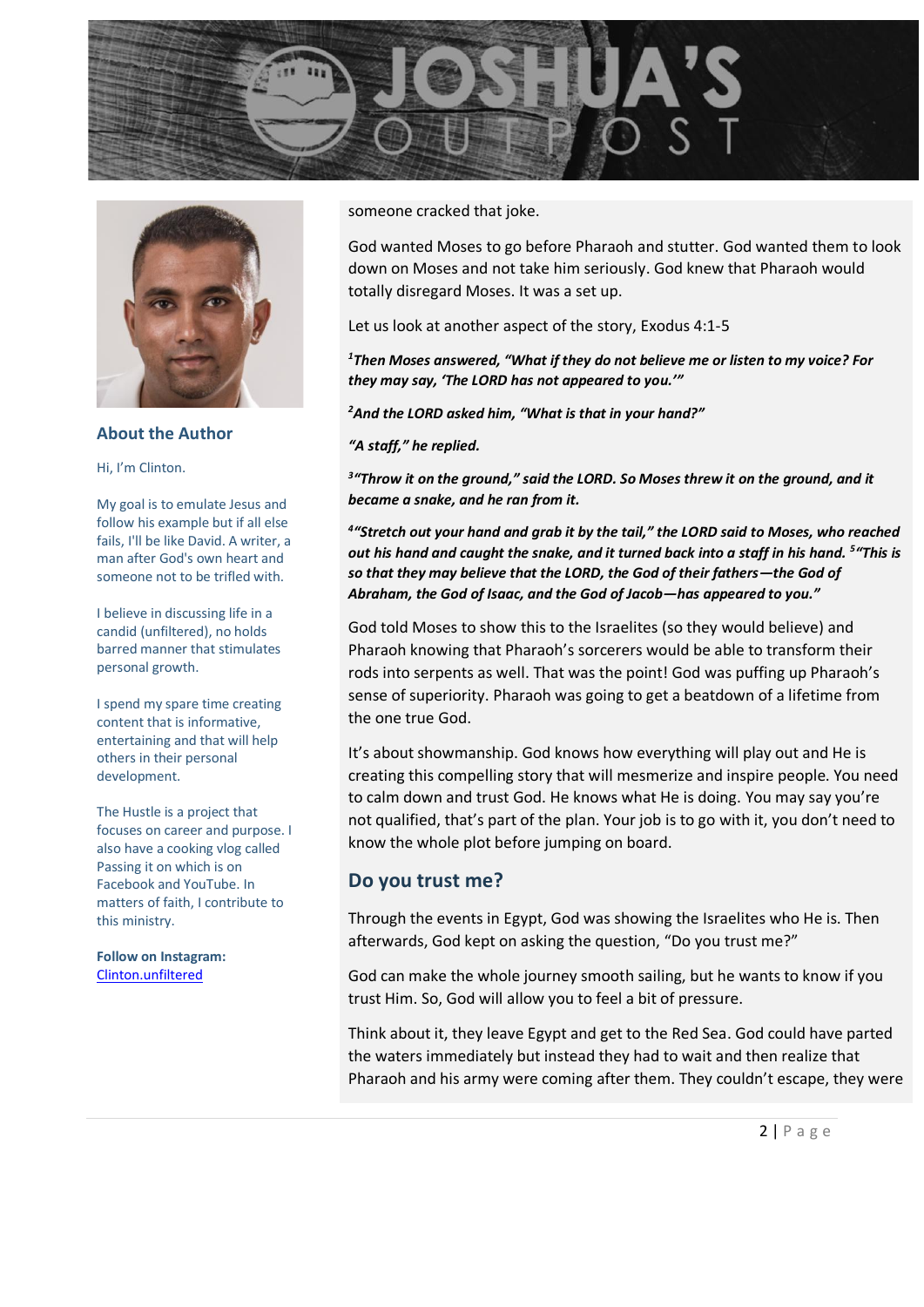

sandwiched between the red sea and the Egyptian army. They freak out instead of trusting God, then God tells Moses what to do and they escape. God knew how he was going to save them (which was beyond the comprehension of mortals) but he wanted to see if they trust Him after seeing His works in Egypt.

Afterwards, they get thirsty and they forget the past lesson and complain. God provides water. They get hungry and complain, God comes through again. See each scenario was just God saying to them, "You've seen what I've done for you already… Do you trust me?"

Let's be honest, we are none the better. How much has God brought us through? How many times did it seem like we're done for? Yet, here we are, still standing. God gives us a little hardship to test our faith, to see if we trust him.

One thing that I have learned is that your breakthrough comes when your back is against the wall. When it feels like you are at your breaking point but you're still holding tight to your belief in God's goodness, you are moments away from deliverance.

Everyone has that moment of panic. I freak out too, then I remember that faith is a decision. You must think about all that God has done for you and you decide to trust God because He hasn't failed you. Faith is like a muscle, the more you use it, the stronger it gets.

## **Faith is simple, people are complicated**

Worrying can feel like you're doing something productive. People want you to worry with them. Let's discuss our worry. Let's freak out together…

The problem with developing your faith is that, a calm spirit is irritating to people that are freaking out. A calm demeanor can be perceived as you not caring, being naïve or even delusional.

### **Leveling up**

I suspect that once you level up, God then moves on to developing you to handle other people's lack of faith. To be honest, I struggle with this part. I try to allow myself and others about 5 mins to vent and then it's over. If it goes beyond that I get frustrated. If there's nothing you or anyone can do about it then leave it to God and go about your business.

Now, can you imagine how fed up Moses used to get? The funniest story is Exodus 32:20:

#### *And he took the calf the people had made and burned it in the fire; then he ground it to powder, scattered it on the water and made the Israelites drink it.*

I don't know about you but that's hilarious. How mad do you have to be to do that? They really drove this poor guy up the wall. I'm surprised that he struck the rock and not them.

Dealing with others is a totally different ball game, hopefully I'll get better at it and can share some experiences with you. Just remember that faith is a decision and you need to show God that you trust him. It might even help to write in a journal as a reference to God's faithfulness in your life. When your spirit is weary, pull out your